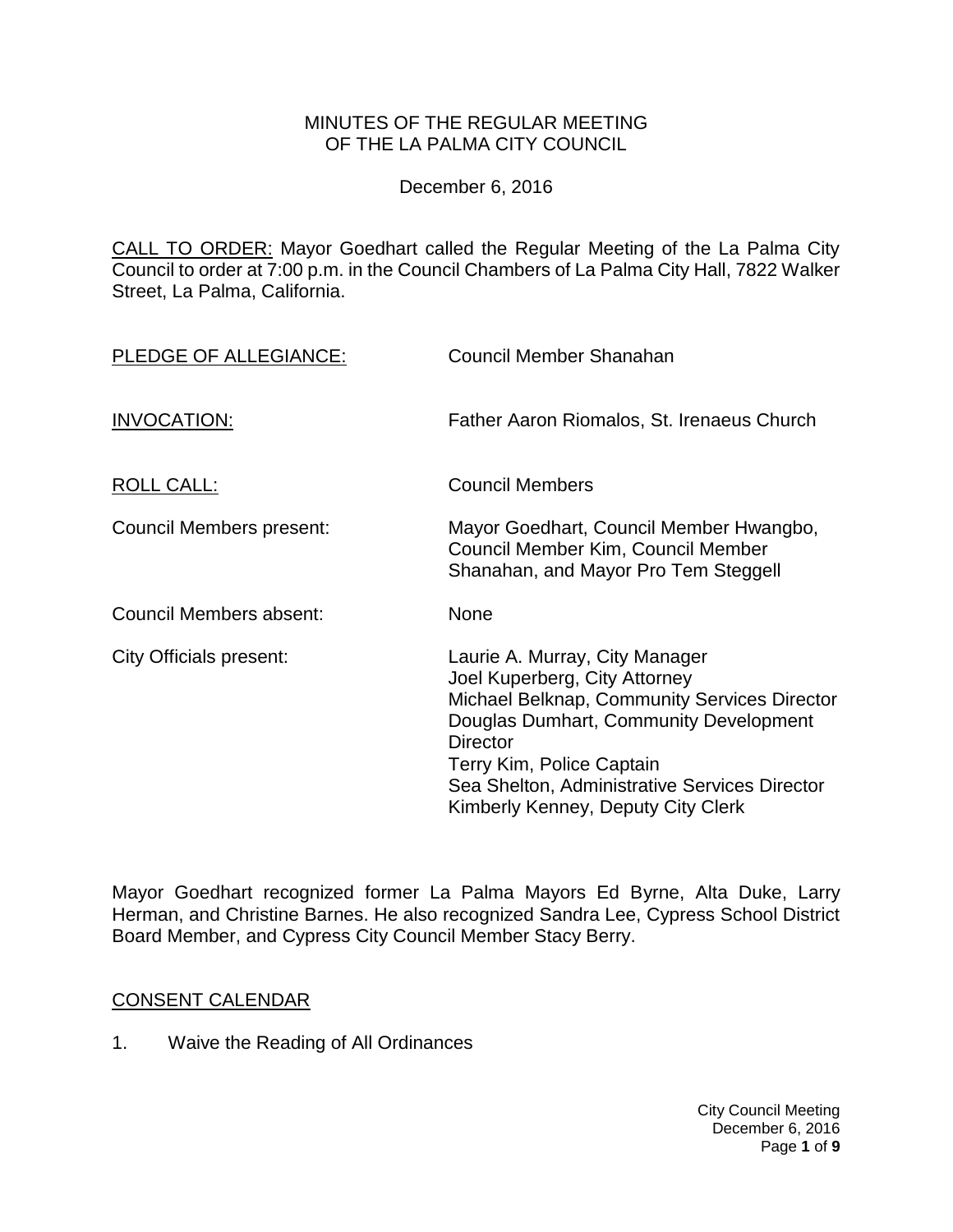Waive the reading of all Ordinances in their entirety and read by title only.

2. Approval of Council Minutes

Minutes of the November 15, 2016, Regular Meeting of the City Council and the November 29, 2016, Special Meeting of the City Council.

Council Member Kim made a motion to approve Consent Calendar Items 1 and 2.

The motion was seconded by Mayor Pro Tem Steggell and carried on the following vote:

- AYES: Mayor Goedhart, Council Member Hwangbo, Council Member Kim, Council Member Shanahan, and Mayor Pro Tem Steggell
- NOES: None

## [REGULAR ITEMS](http://lapalma.granicus.com/MediaPlayer.php?view_id=&clip_id=1045&meta_id=137527)

3. [Second Reading and Adoption of Initiative Ordinance No. 2016-01 Adding Article](http://lapalma.granicus.com/MediaPlayer.php?view_id=&clip_id=1045&meta_id=137528)  [IX to Chapter 14 of the La Palma City Code, Imposing a Transactions \(sales\) and](http://lapalma.granicus.com/MediaPlayer.php?view_id=&clip_id=1045&meta_id=137528)  [Use Tax to be Administered by the State Board of Equalization Establishing a One](http://lapalma.granicus.com/MediaPlayer.php?view_id=&clip_id=1045&meta_id=137528)  [Percent Transactions and Use Tax](http://lapalma.granicus.com/MediaPlayer.php?view_id=&clip_id=1045&meta_id=137528)

City Attorney Kuperberg introduced the item; noted that cities were receiving miscommunication from the State Board of Equalization (SBOE) which constituted this unusual procedure; and recommended ordering the second reading and moving adoption of Initiative Ordinance 2016-01.

Public Input:

No members of the public wished to speak.

Order the second reading and adopt Initiative Ordinance No. 2016-01 adding Article IX to Chapter 14 of the La Palma City Code, imposing a transactions and use tax to be administered by the State Board of Equalization.

Council Member Shanahan made a motion to order the Second Reading and Adopt Initiative Ordinance No. 2016-01 Adding Article IX to Chapter 14 of the La Palma City Code, Imposing a Transactions (sales) and Use Tax to be Administered by the State Board of Equalization Establishing a One Percent Transactions and Use Tax.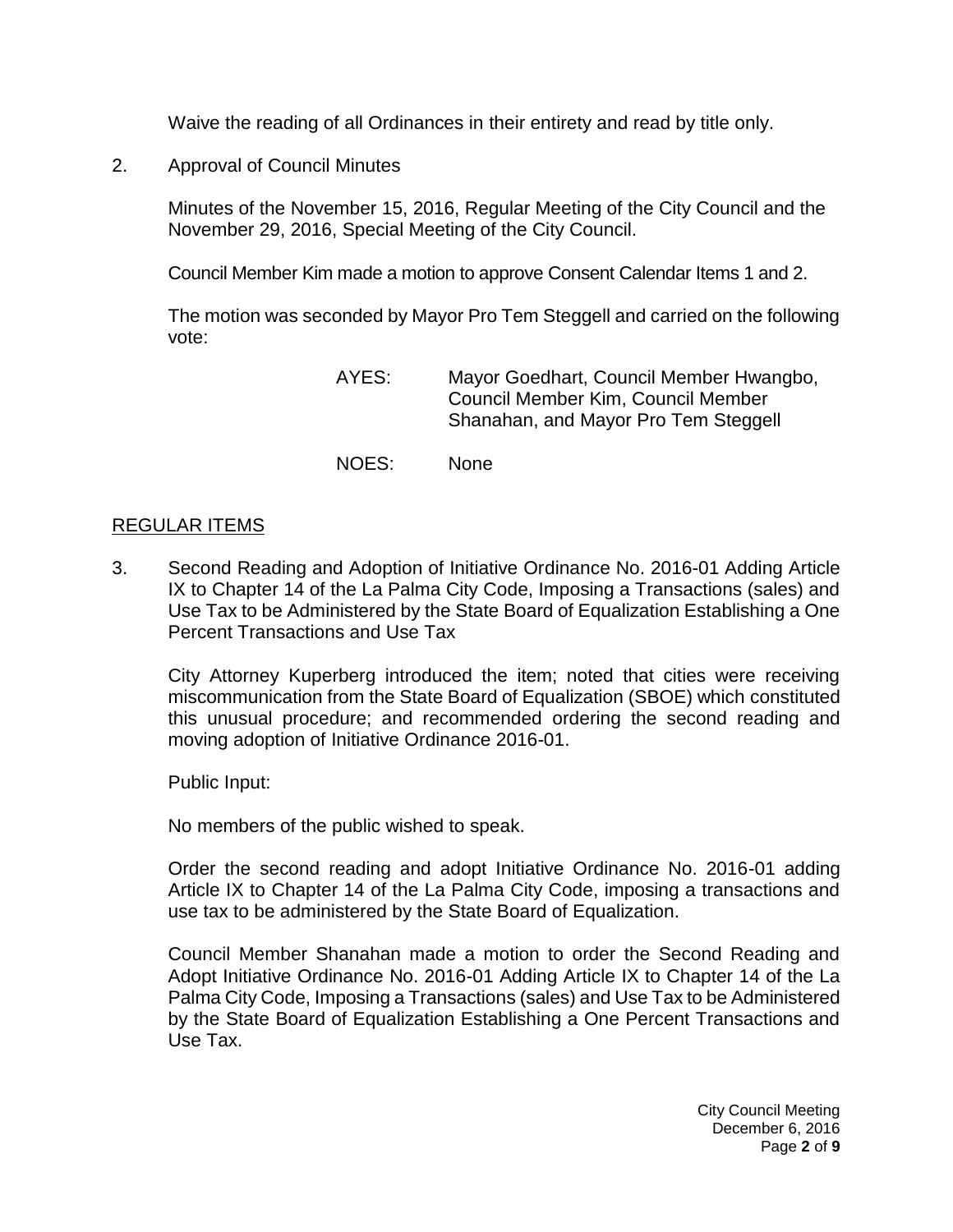The motion was seconded by Mayor Pro Tem Steggell and carried on the following vote:

> AYES: Mayor Goedhart, Council Member Kim, Council Member Shanahan, and Mayor Pro Tem **Steggell**

NOES: Council Member Hwangbo

## PROCEDURAL ITEMS:

PI-1. [Resolution Declaring Result of the November 8, 2016, General Municipal Election](http://lapalma.granicus.com/MediaPlayer.php?view_id=&clip_id=1045&meta_id=137533)

City Manager Murray gave the presentation and Staff Report.

a) [Adopt a Resolution reciting the facts of the General Municipal Election held](http://lapalma.granicus.com/MediaPlayer.php?view_id=&clip_id=1045&meta_id=137534)  [on November 8, 2016, and declaring the result; and declaring that Initiative](http://lapalma.granicus.com/MediaPlayer.php?view_id=&clip_id=1045&meta_id=137534)  [Ordinance 2016-01, an Initiative Ordinance of the City of La Palma](http://lapalma.granicus.com/MediaPlayer.php?view_id=&clip_id=1045&meta_id=137534)  [establishing a one percent Transactions \(Sales\) and Use Tax was approved](http://lapalma.granicus.com/MediaPlayer.php?view_id=&clip_id=1045&meta_id=137534)  [by the voters.](http://lapalma.granicus.com/MediaPlayer.php?view_id=&clip_id=1045&meta_id=137534)

Council Member Kim made a motion to adopt Resolution No. 2016-72 reciting the facts of the General Municipal Election held on November 8, 2016, and declaring the result; and declaring that Initiative Ordinance 2016- 01, an Initiative Ordinance of the City of La Palma establishing a one percent Transactions (Sales) and Use Tax was approved by the voters.

The motion was seconded by Mayor Pro Tem Steggell and carried on the following vote:

- AYES: Mayor Goedhart, Council Member Hwangbo, Council Member Kim, Council Member Shanahan, and Mayor Pro Tem Steggell
- NOES: None
- b) [Presentations to outgoing Council Member Steve Shanahan.](http://lapalma.granicus.com/MediaPlayer.php?view_id=&clip_id=1045&meta_id=137536)

Mayor Goedhart and the City Council presented a plaque to outgoing Council Member Steve Shanahan for his eight years of outstanding service and dedication to the City of La Palma.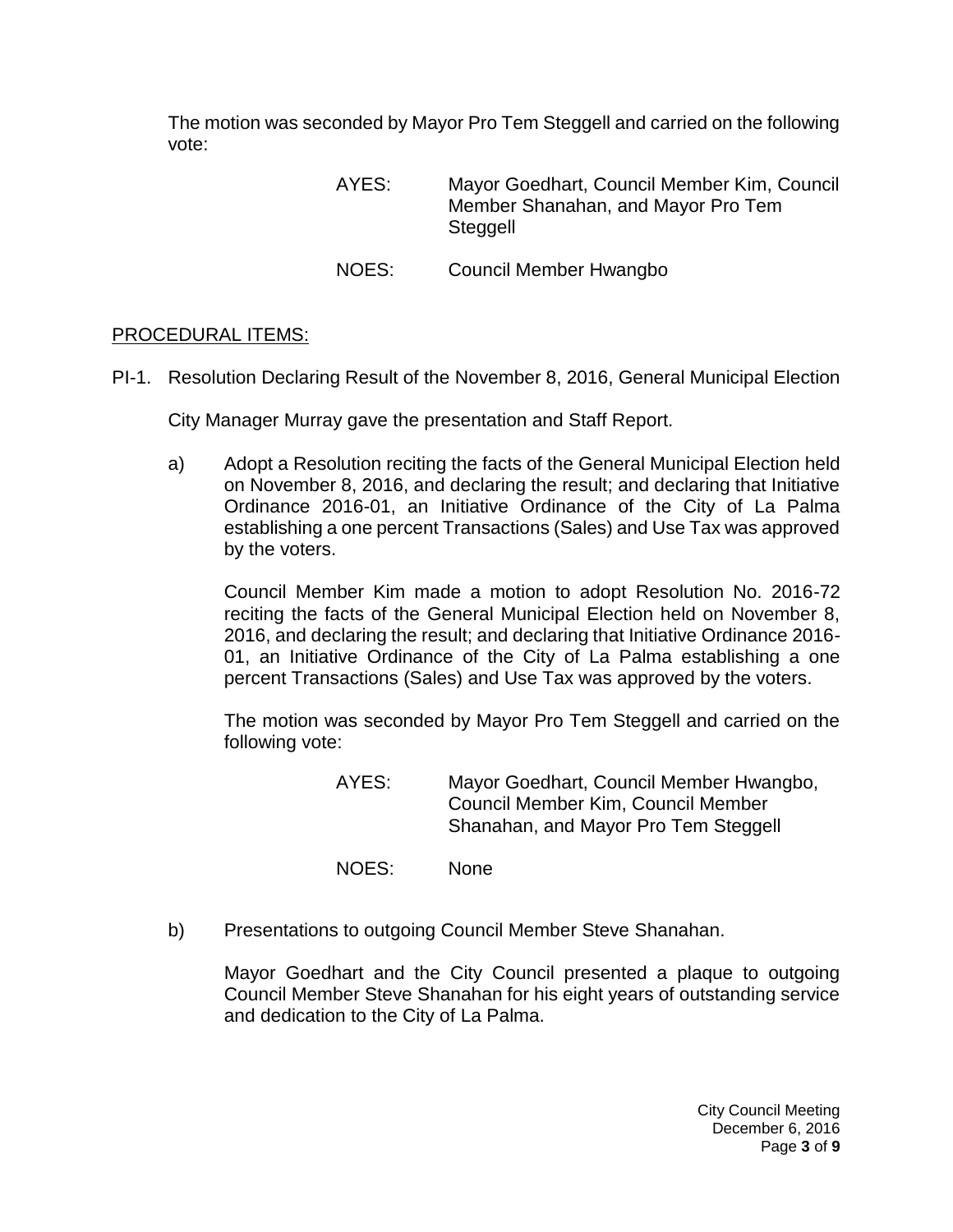Outgoing Council Member Shanahan thanked the City Council and Staff for all the accomplishments over the past eight years and thanked his family for their support.

Michael Vuong, representing Congresswoman Linda Sanchez' office, presented Steve Shanahan with a Certificate of Recognition for his eight years of dedicated service to the citizens of La Palma.

Tim Whitacre, representing Supervisor Michelle Steel, presented Steve Shanahan a Certificate of Recognition for his eight years of dedicated service to the citizens of La Palma.

c) [City Clerk's administration of the official Oath of Office and Induction of](http://lapalma.granicus.com/MediaPlayer.php?view_id=&clip_id=1045&meta_id=137539)  [Gerard Goedhart, Marshall Goodman, and Peter Kim.](http://lapalma.granicus.com/MediaPlayer.php?view_id=&clip_id=1045&meta_id=137539)

Deputy City Clerk Kenney administered the official Oath of Office and Induction to Gerard Goedhart.

Deputy City Clerk Kenney administered the official Oath of Office and Induction to Marshall Goodman.

Deputy City Clerk Kenney administered the official Oath of Office and Induction to Peter Kim.

Council Member Kim thanked his family, residents, and colleagues for their support.

Council Member Goodman thanked his family for their support and announced that he looks forward to the opportunity.

Mayor Goedhart congratulated Council Members Goodman and Kim on their election and thanked his family and colleagues for their support.

- PI-2. [City Council Reorganization](http://lapalma.granicus.com/MediaPlayer.php?view_id=&clip_id=1045&meta_id=137541)
	- a) [Conduct its annual reorganization by selecting the positions of Mayor and](http://lapalma.granicus.com/MediaPlayer.php?view_id=&clip_id=1045&meta_id=137542)  [Mayor Pro Tem; and](http://lapalma.granicus.com/MediaPlayer.php?view_id=&clip_id=1045&meta_id=137542)

City Manager Murray entertained nominations for Mayor.

Council Member Hwangbo made a motion to nominate Mayor Pro Tem Steggell as Mayor.

Council Member Kim made a motion to close the nominations for Mayor and appoint Mayor Pro Tem Steggell as Mayor.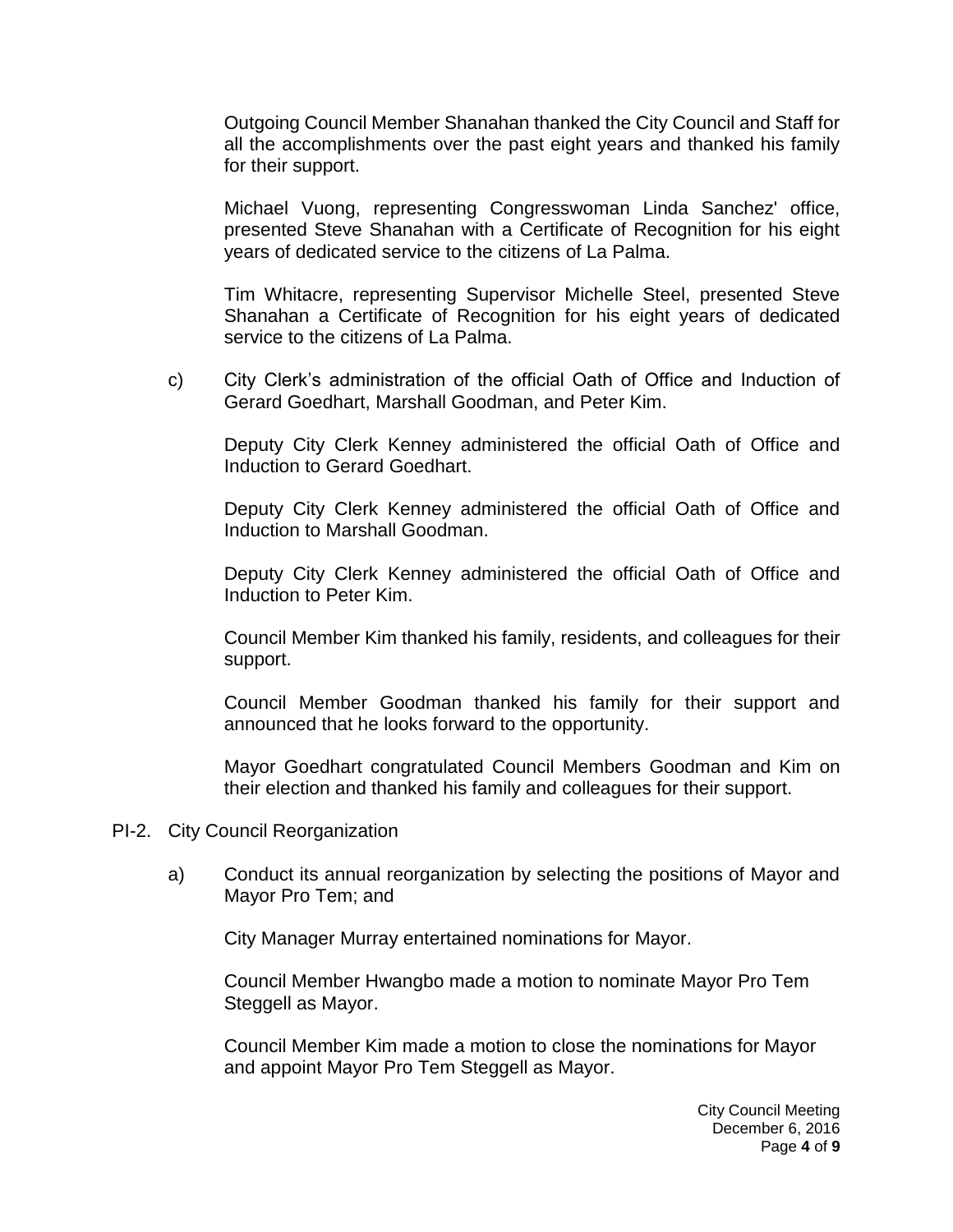The motion carried on the following vote:

- AYES: Mayor Goedhart, Council Member Goodman, Council Member Hwangbo, Council Member Kim, and Mayor Pro Tem Steggell.
- NOES: None

Mayor Steggell thanked the residents, her family, and colleagues for their support.

Mayor Steggell entertained nominations for Mayor Pro Tem.

Council Member Goodman nominated Council Member Hwangbo as Mayor Pro Tem.

Council Member Kim made a motion to close the nominations for Mayor Pro Tem and appoint Council Member Hwangbo as Mayor Pro Tem.

The motion carried on the following vote:

- AYES: Council Member Goodman, Council Member Hwangbo, and Council Member Kim
- NOES: Council Member Goedhart and Mayor Steggell

Mayor Pro Tem Hwangbo thanked the residents and his family for their support and reported on upcoming challenges.

b) [Make a presentation to outgoing Mayor Gerard Goedhart.](http://lapalma.granicus.com/MediaPlayer.php?view_id=&clip_id=1045&meta_id=137543)

Mayor Steggell made a presentation to outgoing Mayor Goedhart for his year of dedicated service.

Tim Whitacre, representing Supervisor Michelle Steel's office gave a speech in appreciation of outgoing Mayor Goedhart's dedicated service.

Michael Vuong, representing Congresswoman Linda Sanchez' office, presented a Certificate of Recognition for outgoing Mayor Goedhart's dedicated service.

#### PRESENTATIONS

None Scheduled.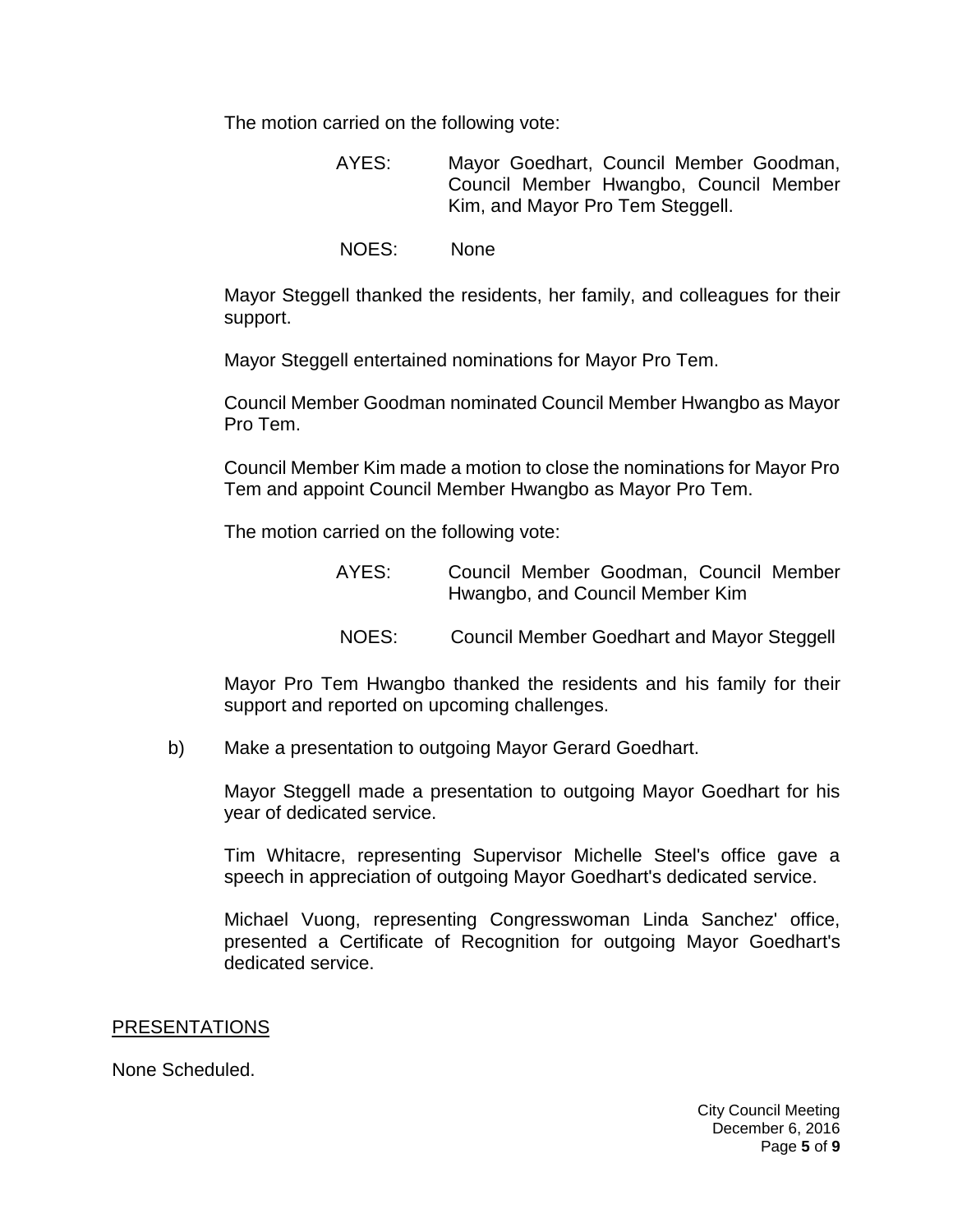#### [ORAL COMMUNICATIONS](http://lapalma.granicus.com/MediaPlayer.php?view_id=&clip_id=1045&meta_id=137550)

Jerry Lomeli, a La Palma resident, congratulated the City Council on the election; addressed his concerns regarding an oil spill by trash trucks; opposition to the actions the City has taken; options that are available to remedy the oil stains that don't damage asphalt; use of the trash company's bond to fix the problem; and concern that the problem will not be addressed prior to the road's decay.

Larry Herman, a La Palma resident, congratulated Michele Steggell on her Mayoral appointment.

#### [RECESS THE CITY COUNCIL AND CONVENE AS THE CITY OF LA PALMA AS](http://lapalma.granicus.com/MediaPlayer.php?view_id=&clip_id=1045&meta_id=137553)  [SUCCESSOR AGENCY TO THE DISSOLVED COMMUNITY DEVELOPMENT](http://lapalma.granicus.com/MediaPlayer.php?view_id=&clip_id=1045&meta_id=137553)  [COMMISSION AT 7:52 P.M.](http://lapalma.granicus.com/MediaPlayer.php?view_id=&clip_id=1045&meta_id=137553)

[Deputy City Clerk Kenney stated, "The City Council will now recess and convene as the](http://lapalma.granicus.com/MediaPlayer.php?view_id=&clip_id=1045&meta_id=137554)  [Successor Agency to the Dissolved Community Development Commission of the City La](http://lapalma.granicus.com/MediaPlayer.php?view_id=&clip_id=1045&meta_id=137554)  Palma. [Members of the La Palma City Council receive no compensation or stipend as a](http://lapalma.granicus.com/MediaPlayer.php?view_id=&clip_id=1045&meta_id=137554)  [result of convening or participating in the Successor Agency or otherwise as serving as](http://lapalma.granicus.com/MediaPlayer.php?view_id=&clip_id=1045&meta_id=137554)  [members of the Successor Agency."](http://lapalma.granicus.com/MediaPlayer.php?view_id=&clip_id=1045&meta_id=137554)

## [CONSENT CALENDAR](http://lapalma.granicus.com/MediaPlayer.php?view_id=&clip_id=1045&meta_id=137555)

A. Approval of Successor Agency Minutes

Minutes of the November 15, 2016, Regular Meeting of the Successor Agency.

Council Member Hwangbo made a motion to approve Consent Calendar Item A.

The motion was seconded by Council Member Kim and carried on the following vote:

- AYES: Council Member Goedhart, Mayor Pro Tem Hwangbo, Council Member Kim, and Mayor Pro Tem Steggell
- NOES: None
- ABSTAINED: Council Member Goodman

## PUBLIC HEARINGS

None Scheduled.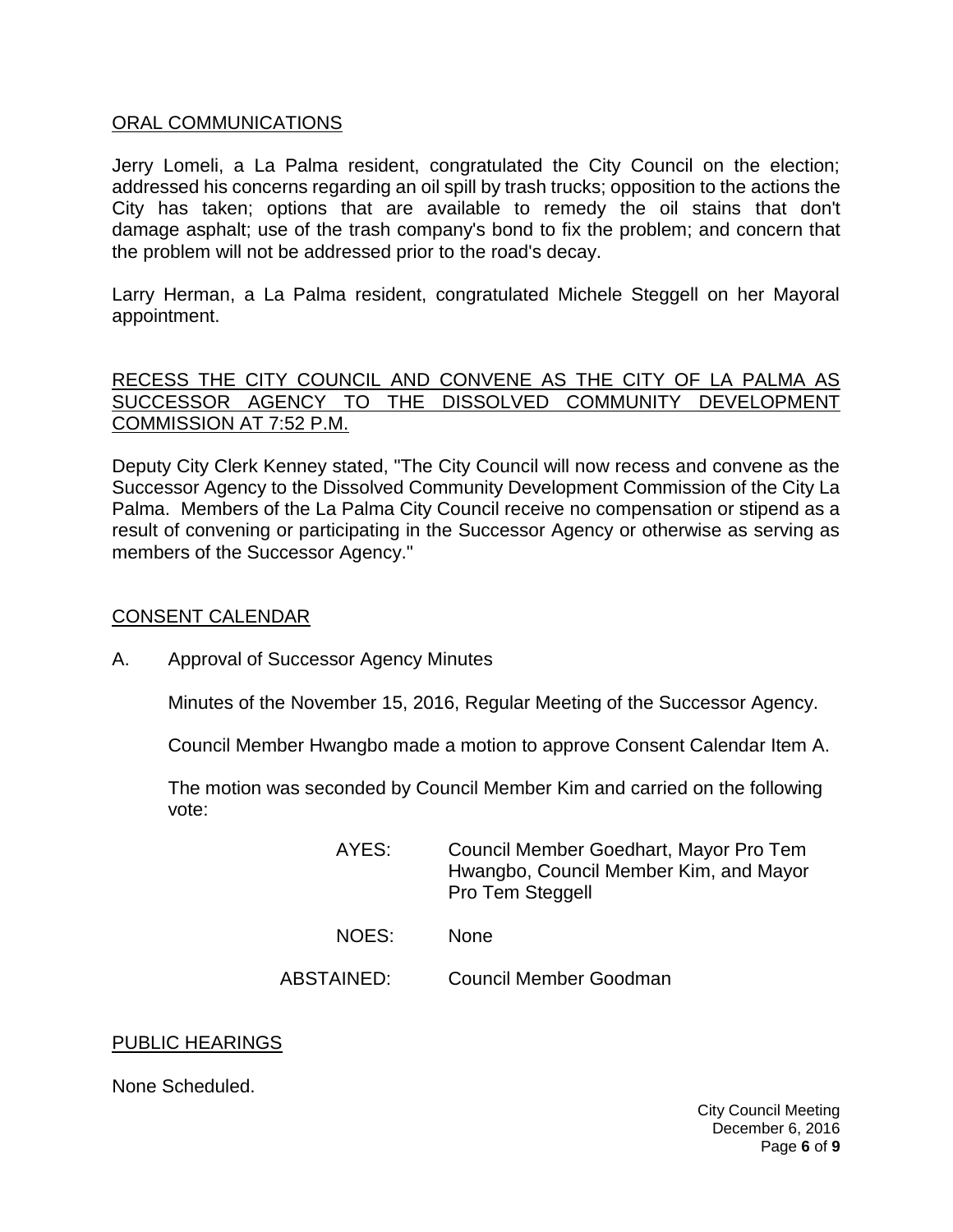## REGULAR ITEMS

None Scheduled.

# [ADJOURN THE CITY OF LA PALMA AS SUCCESSOR AGENCY, AND RECONVENE](http://lapalma.granicus.com/MediaPlayer.php?view_id=&clip_id=1045&meta_id=137562)  [AS THE CITY COUNCIL AT 7:53](http://lapalma.granicus.com/MediaPlayer.php?view_id=&clip_id=1045&meta_id=137562) P.M.

## [CONSENT CALENDAR](http://lapalma.granicus.com/MediaPlayer.php?view_id=&clip_id=1045&meta_id=137564)

4. Approval of Register of Demands

Resolution No. 2016-73 approving the Registers of Demands for December 6, 2016.

Council Member Kim abstained from Consent Calendar Item 4 due a financial conflict of interest.

5. Water Conservation Monthly Report for October 2016

Receive and file the Water Conservation Monthly Report for October 2016.

- 6. State Board of Equalization Agreements
	- a) Adopt a Resolution authorizing the City Manager to execute a Preparatory Agreement and an Administration Agreement with the State Board of Equalization (SBOE) to administer the collection of revenue from the Transaction and Use Tax adopted by the voters on November 8, 2016; and
	- b) Adopt a Resolution authorizing specified City officials and Hinderliter, de Llamas & Associates, to examine records relating to Sales and Use Tax (Bradley-Burns Tax) collected by the Board of Equalization; and
	- c) Adopt a Resolution authorizing specified City officials and Hinderliter, de Llamas & Associates, to examine records relating to the Transactions and Use Tax, collected by the Board of Equalization; and
	- d) Approve and authorize the Mayor to sign an agreement with Hinderliter, de Llamas & Associates for Transaction and Use Tax consulting services.

Council Member Kim abstained from Consent Calendar Item 6 due to a conflict with his employment at the SBOE.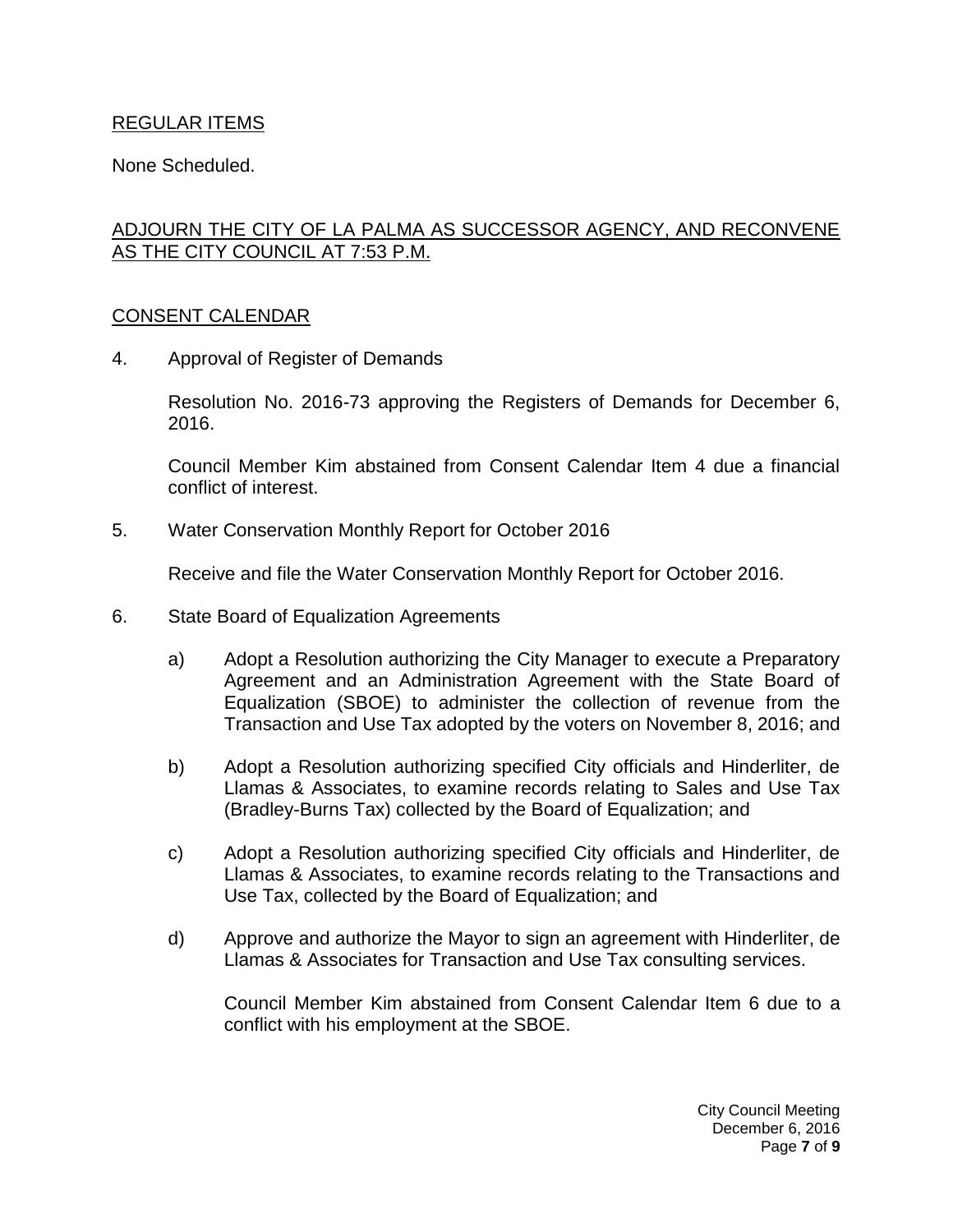7. Authorize the Purchase of 800 MHz Radios

Approve a budget amendment and authorize the purchase of Citywide replacement radios from Motorola Solutions as part of the County's 800 MHz Next Generation P25 upgrade project

Mayor Goedhart made a motion to approve Consent Calendar Items 4 through 7. Mayor Pro Tem Hwangbo seconded the motion.

Mayor Pro Tem Hwangbo asked if there was a permanent blanket abstention for any future SBOE and Bank of America items that Council Member Kim could utilize instead of having to abstain from every individual item that could occur on future Agendas.

City Attorney Kuperberg responded that there is no mechanism for a permanent abstention.

The motion was carried on the following vote:

- AYES: Council Member Goedhart, Council Member Goodman, Mayor Pro Tem Hwangbo, Council Member Kim, and Mayor Pro Tem Steggell
- NOES: None

# REGULAR ITEMS

None Scheduled.

## [COUNCILMEMBER AB1234 REPORTS, REPORTS FROM CITY-AFFILIATED](http://lapalma.granicus.com/MediaPlayer.php?view_id=&clip_id=1045&meta_id=137578)  [COMMITTEES, AND COUNCIL REMARKS](http://lapalma.granicus.com/MediaPlayer.php?view_id=&clip_id=1045&meta_id=137578)

**Council Member Hwangbo** announced the recent marriage of his son; and congratulated the City Council on the election.

**Council Member Kim** congratulated Mayor Steggell and Mayor Pro Tem Hwangbo on their appointments; attended the Orange County Sanitation District (OCSD) Board meeting; and the Special City Council meeting.

**Council Member Goedhart** attended the John F. Kennedy High School parent meeting regarding a recent situation.

**Council Member Goodman** thanked his family for their support.